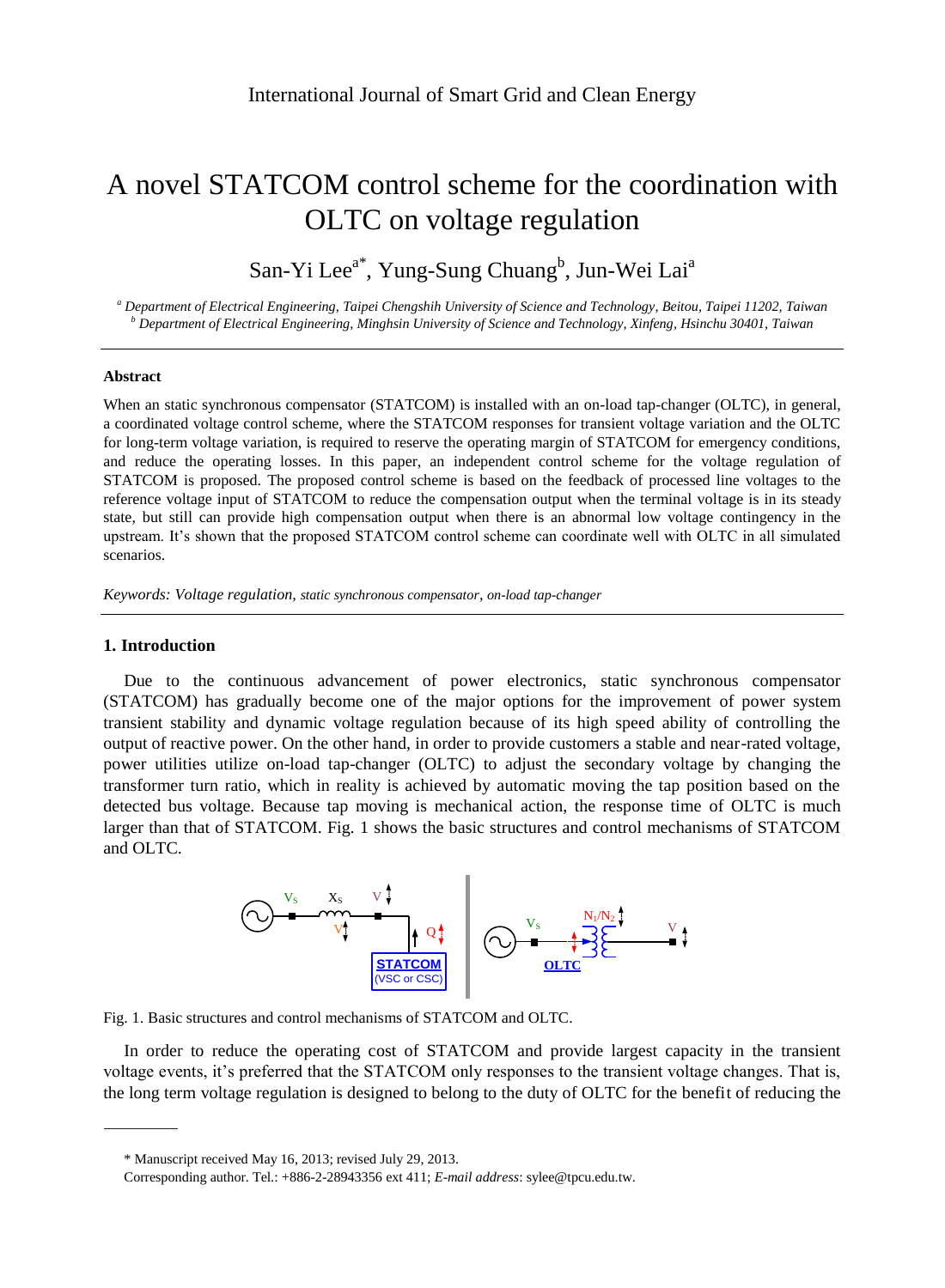steady state output of STATCOM. Therefore, when both STATCOM and OLTC are used to control the same bus voltage, a coordination scheme between these two devices is needed to get good performances about voltage regulation, tap change frequency, and operating losses [1-2]. For many circumstances, the installation date of the STATCOM is a long time after that of the OLTC, so the coordination strategies include two types, one is independent control type and the other is STATCOM/OLTC interconnected control type. The STATCOM/OLTC interconnected control type needs to modify the already existing OLTC control system, hence some utilities prefer the independent control type.

Fujii [3] describes the independent regulator of an in-service 80MVA STATCOM in Japan, which adopts a droop voltage control curve with dual slopes. In [4], even though the STATCOM and OLTC share the same control system, its essence is an independent control scheme, wherein the detected bus voltage is sent to the STATCOM directly, but passed through a LPF (Low Pass Filter) before sent to the OLTC. For STATCOM/OLTC interconnected control type, both Khederzadeh [5] and Paserba [6] propose the method of using the output of STATCOM to bias the voltage errors seen by the OLTC to force the moving of tap changer to release the output capacity of STATCOM. In [7], an artificial neural network (ANN)-based controller with load P, load Q, tap position, and STATCOM output as its inputs is proposed as the tap controller of OLTC.

For STATCOM/OLTC interconnected control type, the controller of OLTC receives the amplitude of STATCOM output continuously, so it can react and reduce the output of the STATCOM quickly, however, it needs to change the OLTC control hardware. Hence, for a newly installed STATCOM, an independent control method is a worth option. In this paper, a novel independent control method is proposed. The proposed control scheme is based on the feedback of processed primary and secondary voltages to the reference voltage input of STATCOM to reduce the compensation output when the terminal voltage is in its steady state, but still can provide high compensation output when there is an abnormal low voltage contingency in the upstream. The performance of the proposed control method and its comparison with the basic STATCOM control method are validated and analyzed with the simulations by MATLAB/SIMULINK.

# **2. Voltage Regulation Principles of STATCOM**

Fig. 2 (a) shows the effects of droop curve slope on the STATCOM output. Clearly, the output of STATCOM is inversely proportional to the slope of droop curve. Fujii [3] utilizes this principle to design a dual-slope droop curve for the coordination of STATCOM and OLTC. Fig. 2 (b) shows the effect of reference voltage of droop curve on the STATCOM output which is the principle utilized by the proposed control scheme. As can be seen from Fig. 2 (b), when the  $V_{ref}$ , the reference voltage of droop control curve, is adjusted to equal to the Thevenin equivalent voltage  $(V<sub>S</sub>)$ , the compensation output of STATCOM will be zero. Hence, when the *Vref* is the low-pass-filtered signal of the bus voltage, the output capacity of STATCOM will be released in the steady-state.



Fig. 2. Effects of droop control curve on STATCOM output: (a) effect of slope and (b) effect of reference voltage.

## **3. Proposed Control Scheme**

Fig. 3 shows the scheme of a basic STATCOM controller. If the measured bus voltage ( $V_{S1}$  in Fig. 3) is larger than the preset reference voltage (*Vref* in Fig. 3), the STATCOM will provide inductive reactive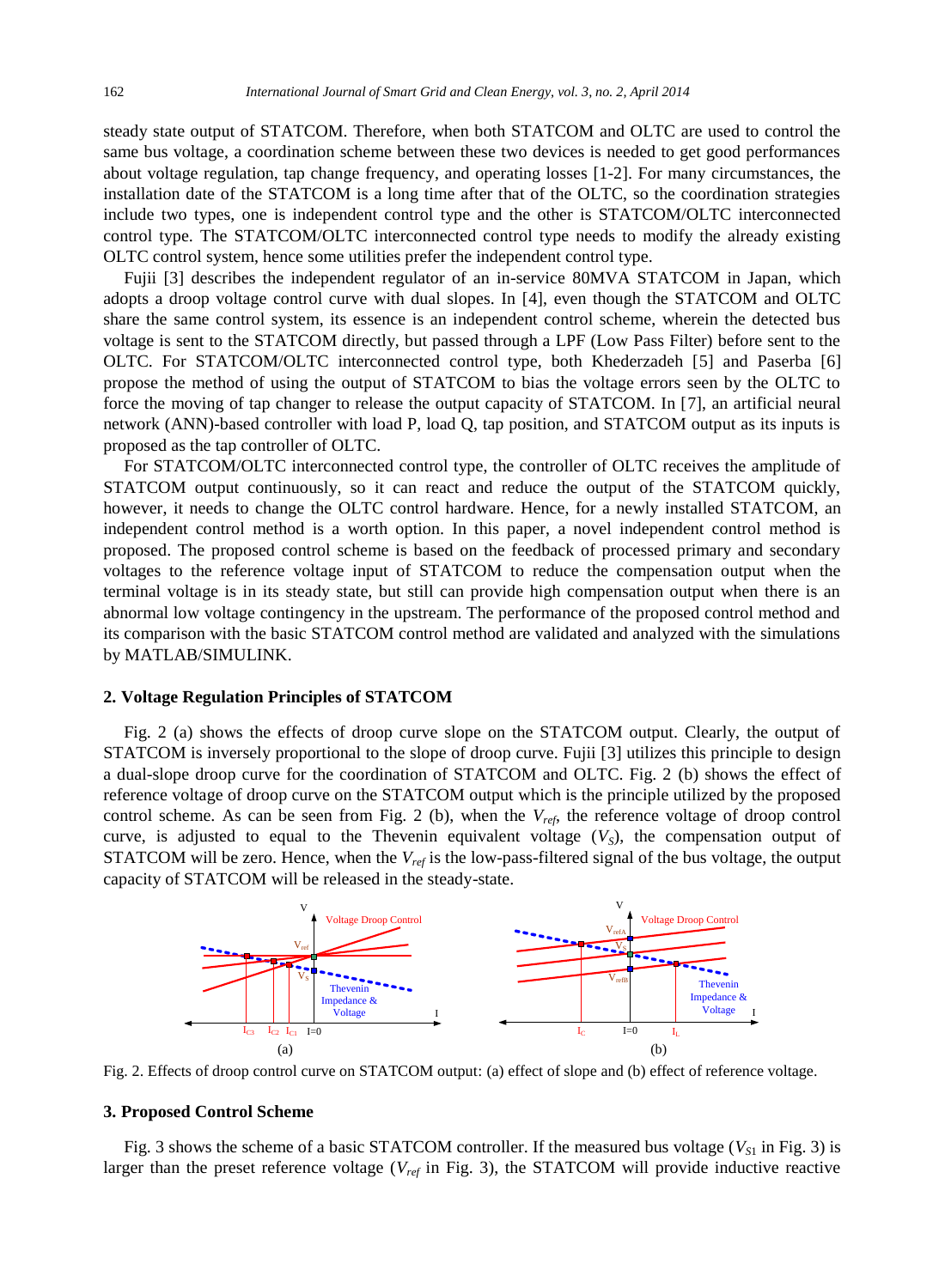power to reduce the bus voltage. In the contrary, if the measured bus voltage ( $V_{\rm S2}$  in Fig. 3) is smaller than the preset reference voltage, the STATCOM will provide capacitive reactive power to increase the bus voltage. That is, the STATCOM output is determined definitely by the amplitude of bus voltage which is similar to the control scheme of OLTC. Because the STATCOM response is faster than that of OLTC, the OLTC will move the tap only when the compensation from STATCOM is not enough to reduce the deviation of bus voltage within an OLTC operating step.

Fig. 4 shows the scheme of the proposed independent controller which using the STATCOM *Vref* to regulate its output as the mechanism illustrated in Fig. 2 (b). The main feature of this controller is that both the primary and secondary voltages of the transformer are feedback for the STATCOM reference voltage. The secondary voltage is filtered with a LPF before input to the STATCOM *Vref*. Because the transient portion of the bus voltage will not pass through the filter, there is difference between *Vref* and *Vin*, the STATCOM will provide reactive current to compensate the rapid voltage variation. In steady-state, the bus voltage will pass through the LPF, so there is no difference between the  $V_{ref}$  and  $V_{in}$ , the STATCOM will not provide compensation current, hence can reduce the operating losses and provide higher compensation capacity for a transient voltage event than a STATCOM which has high steady state output.

In the feedback path of the proposed controller, the primary voltage (in per unit) is first subtracted with 1 per unit. If the deviation of primary voltage from the 1 per unit is larger than the particular value set by the Dead Zone Block shown in Fig. 4, there is non-zero value at the output of Dead Zone Block; that is the STATCOM *Vref* will be effect by the primary side voltage. If the primary voltage is higher than 1 per unit, the primary voltage feedback value will be positive which will push the output of STATCOM towards capacitive direction to provide voltage support to the primary side voltage contingency, even the secondary voltage is in a steady state after the primary side voltage contingency.

*V*



Fig. 3. Basic control scheme.



Fig. 4. Proposed control scheme.

### **4. Simulation Scenarios**

In order to verify the validation of the proposed independent controller, and compare with basic STATCOM controller, Matlab/Simulink is utilized to carry out the simulations. Fig. 5 shows the simulated sample system built by Matlab/Simulink (control system is removed to simplify the figure), the system parameters are as follows:

- Line 1 and Line 2: 2500 MVAsc, *X/R*=10
- Transformer:  $161/22.8$  kV,  $60$  MVA,  $Z = 17\%$ ,  $X/R = 25$
- OLTC: step  $\Delta V = 1.25\%$ , position range=  $\pm 8$ , dead band =  $\pm 1.25\%$ , delay time=5 sec.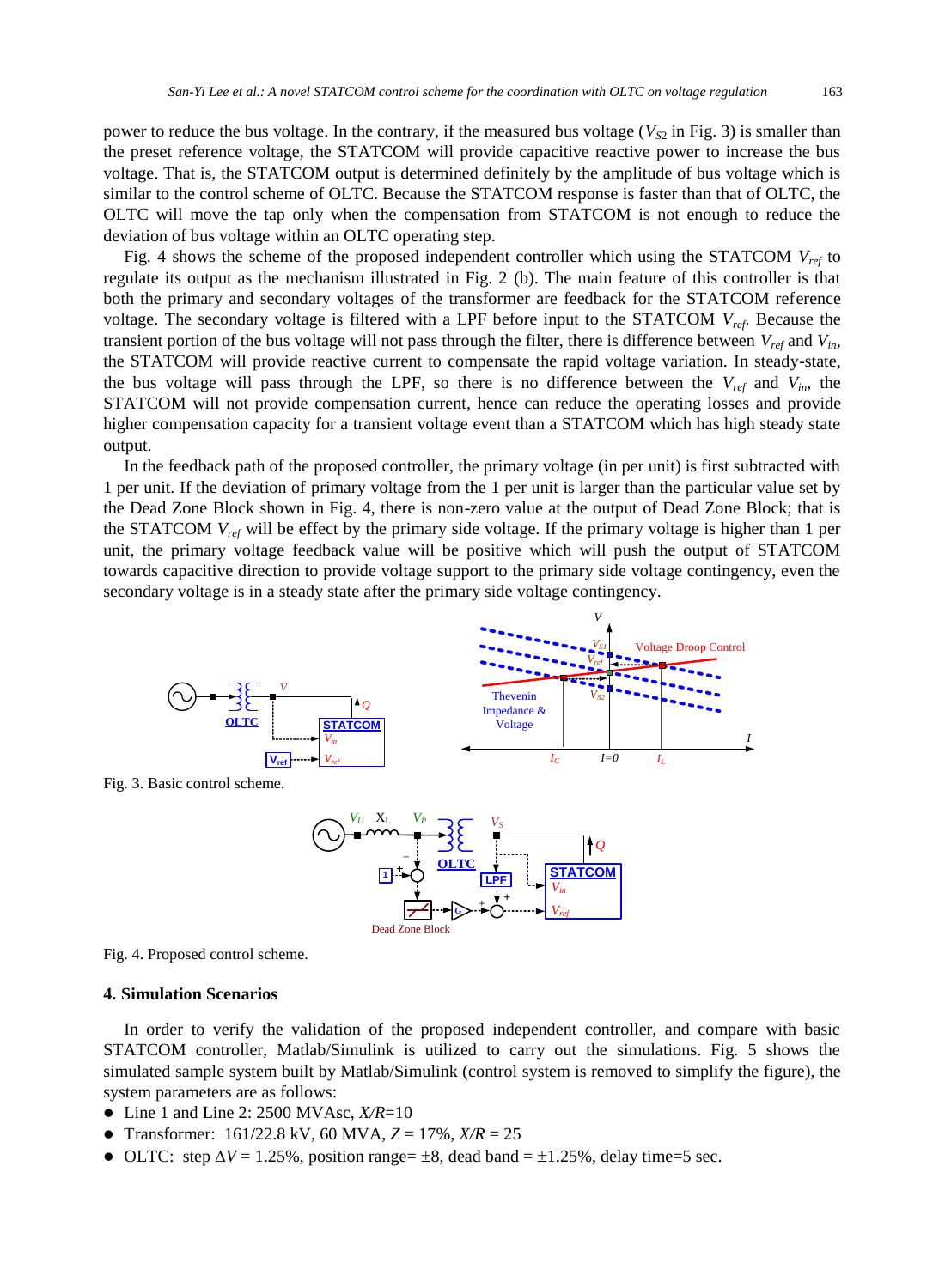

Fig. 5. Simulated sample system in Matlab/Simulink.

- STATCOM: 15 MVar, droop slope= 3%
- Fault: fault capacity 50 MW, 500 MVar
- Load P1 (161 kV): 200 MW, 100 MVar
- Load S1 (22.8 kV): 30 MW, inductor=15 MVar, capacitor= -10 MVar
- Load S2 (22.8 kV): 16 MW, 8 MVar

The implementation of the proposed control scheme in Matlab/Simulink is shown in Fig. 6, the controller parameters are as follows:

- Low pass filter (LPF): cutoff frequency=0.005 Hz, damping factor=0.707
- Dead zone block: dead zone -0.04~0.04 p.u.
- $\bullet$  Gain: 3



Fig. 6. Proposed independent control scheme in Matlab/Simulink.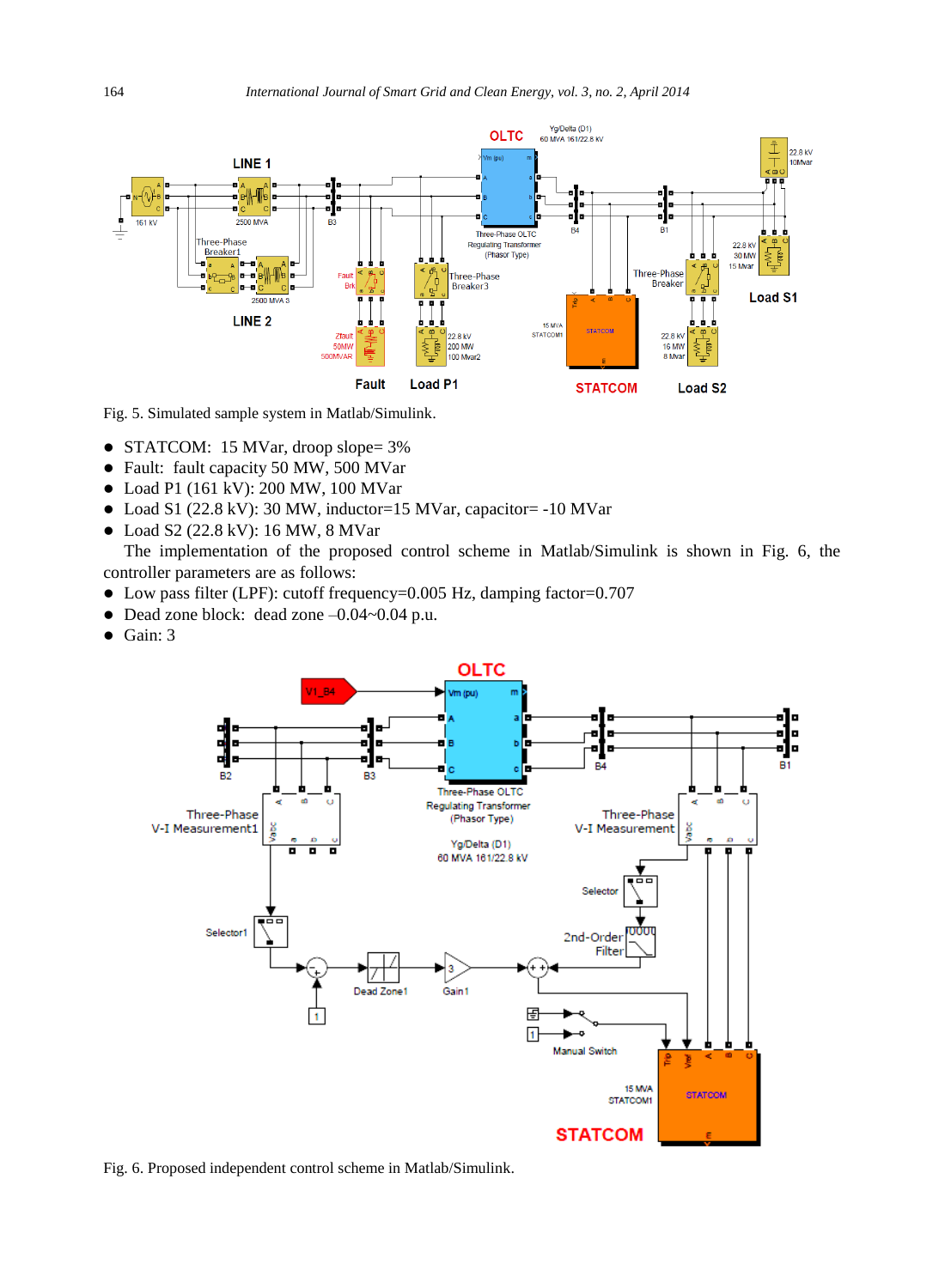Three scenarios are designed to test the performance of the proposed control scheme, they are:

- Scenario 1: a load variation at 22.8 kV side and a three-phase fault at 161 kV side.
	- O The fixed load: load S1.
	- O The switching load: load S2, switching-on at the 50th second.
	- Fault: occurring at the 150th second.
- Scenario 2: a load variation at 161 kV side.
	- O The fixed load: load S1.
	- O The switching load: load P1, switching-on at the 50th second.
- Scenario 3: a transmission line tripping at 161 kV side.
	- O The fixed load: load S1 and load P1.
	- O The tripping line: line 1, tripping at the 50th second.

# **5. Copyright**

For every scenario, three cases are simulated, which include,

- Case 1: without STATCOM.
- Case 2: STATCOM with the basic control scheme, and
- Case 3: STATCOM with the proposed control scheme.

#### *5.1. Scenario 1: A load variation at 22.8kV side and a three-phase fault at 161kV side*

Fig. 7 shows the simulation results of scenario 1 for the abovementioned 3 cases. As can be seen in Fig. 7 (a), after the compensation for the load switching at the 50th second, the proposed controller (case 3) gradually decreases the STATCOM output. On the contrary, the basic controller keeps the STATCOM compensation capacity constant, which means a larger STATCOM operation loss than the proposed controller. Fig. 7 (b) shows that the switching-on of load S2 results in 2 OLTC tap changes for both case 1 and case 3, where case 3 has a longer time distance between the 2 tap changes than that of case 1. Without a STATCOM, the OLTC in case 1 will continue to moving its tap every 5 seconds until the bus voltage is within the dead band of OLTC regulator. For case 2, the keeping compensation from the noncoordinated STATCOM makes the OLTC inactive. For the fault occurring at 150th second, even thought there is an apparent voltage drop in all three cases, no tap moving occurs because of its short duration. In Fig. 7 (c), with a STATCOM, both case 2 and case 3 have a better secondary bus voltage profile than case 1 at the time instant after the load switching, and case 3 has its bus voltage closer to 1 p.u. than that of case 2 at the steady state. Fig. 7 (d) shows the voltage dip due to the primary side fault occurring at the 150th second, where case 3 has a smaller voltage dip than case 2 because its STATCOM has a higher residual capacity. Without a STATCOM, case 1 has a largest voltage dip.



Fig. 7. Simulation results for scenario 1: (a) STATCOM output, (b) OLTC tap position, (c) secondary bus voltage, and (d) the detail bus voltage around the primary side fault.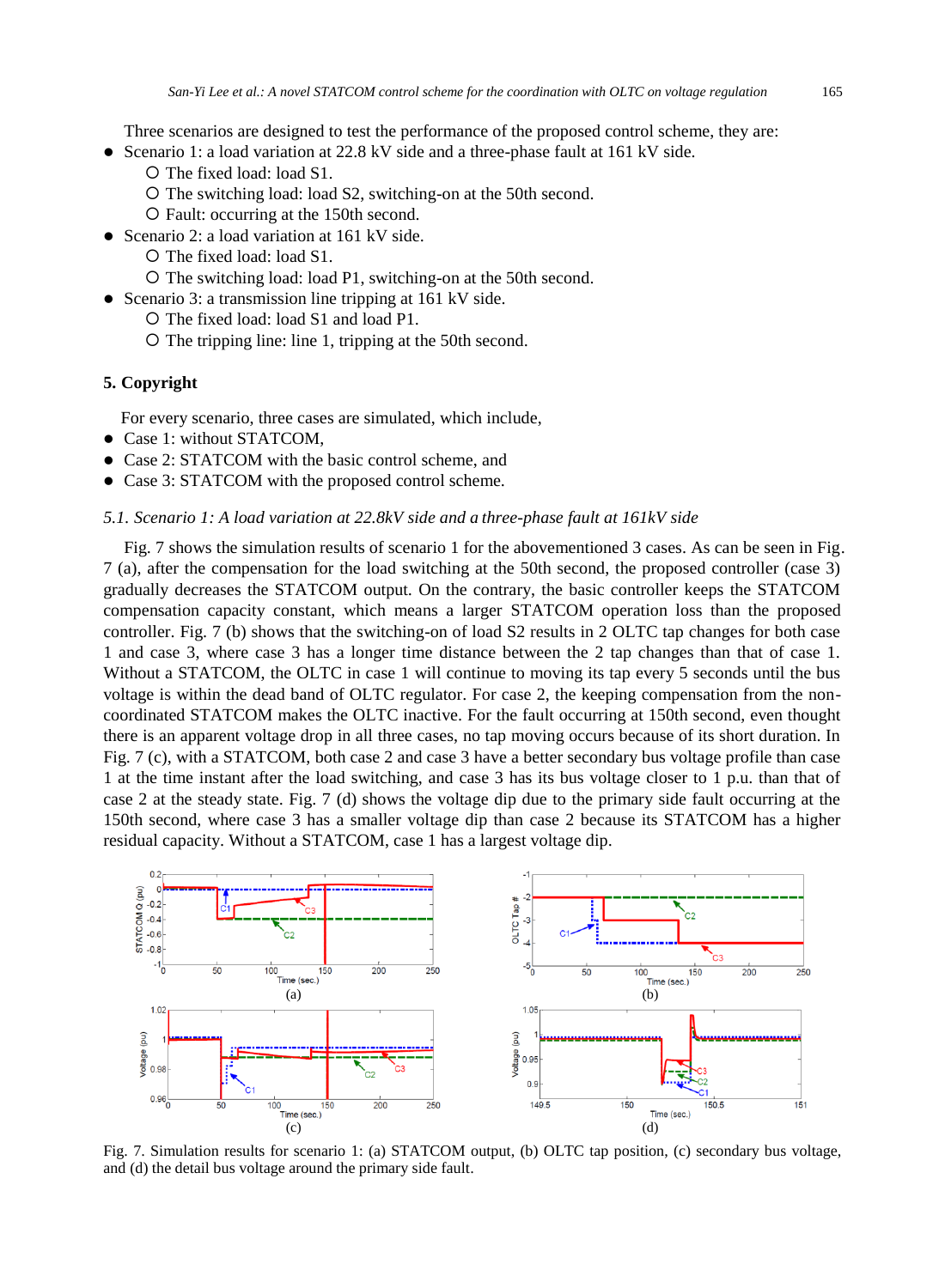# *5.2. Scenario 2: A load variation at 161kV side*

Fig. 8 shows the simulation results for scenario 2. Similar to the performance in scenario 1, the proposed controller can gradually decrease the STATCOM output, and the basic controller keeps the STATCOM compensation capacity constant. Fig. 8 (b) shows that the switching-on of load P1 results in only one OLTC tap moving for both case 1 and case 3, with case 3 has a longer time distance between the load switching and the tap moving than that of case 1 which is about 5 seconds. The OLTC of case 2 is inactive to the load P1 switching. In Fig. 8 (c), with a STATCOM, both case 2 and case 3 have a better secondary bus voltage profile than case 1 at the time instant after the load switching. The comparison of Fig. 8 (c) and 7(c) shows that the switching of primary side load P1 has a smaller affect on secondary bus voltage than that of secondary side load S1. Fig. 8 (d) shows the variation of primary side voltage due to the switching of load P1. Because the deviation of primary side voltage from 1 p.u. is inside the  $\pm 0.04$ dead zone, the proposed scheme does not provide any compensation for the primary voltage deviation.



Fig. 8. Simulation results for scenario 2: (a) STATCOM output, (b) OLTC tap position, (c) secondary bus voltage, and (d) primary bus voltage.



Fig. 9. Simulation results for scenario 3: (a) STATCOM output, (b) OLTC tap position, (c) secondary bus voltage, and (d) primary bus voltage.

*5.3. Scenario 3: A transmission line tripping at 161 kV side*

Fig. 9 shows the simulation results for scenario 3. Unlike to the performance in scenarios 1 and 2, the proposed controller continuously provides a high STATCOM output for the transmission line tripping, and the basic controller outputs a lower STATCOM compensation capacity. The high STATCOM output from the proposed controller is due to the deviation of primary side voltage from 1 p.u., as shown in Fig 9 (c), is outside the  $\pm 0.04$  dead zone to active the feedback effectiveness of primary side voltage on